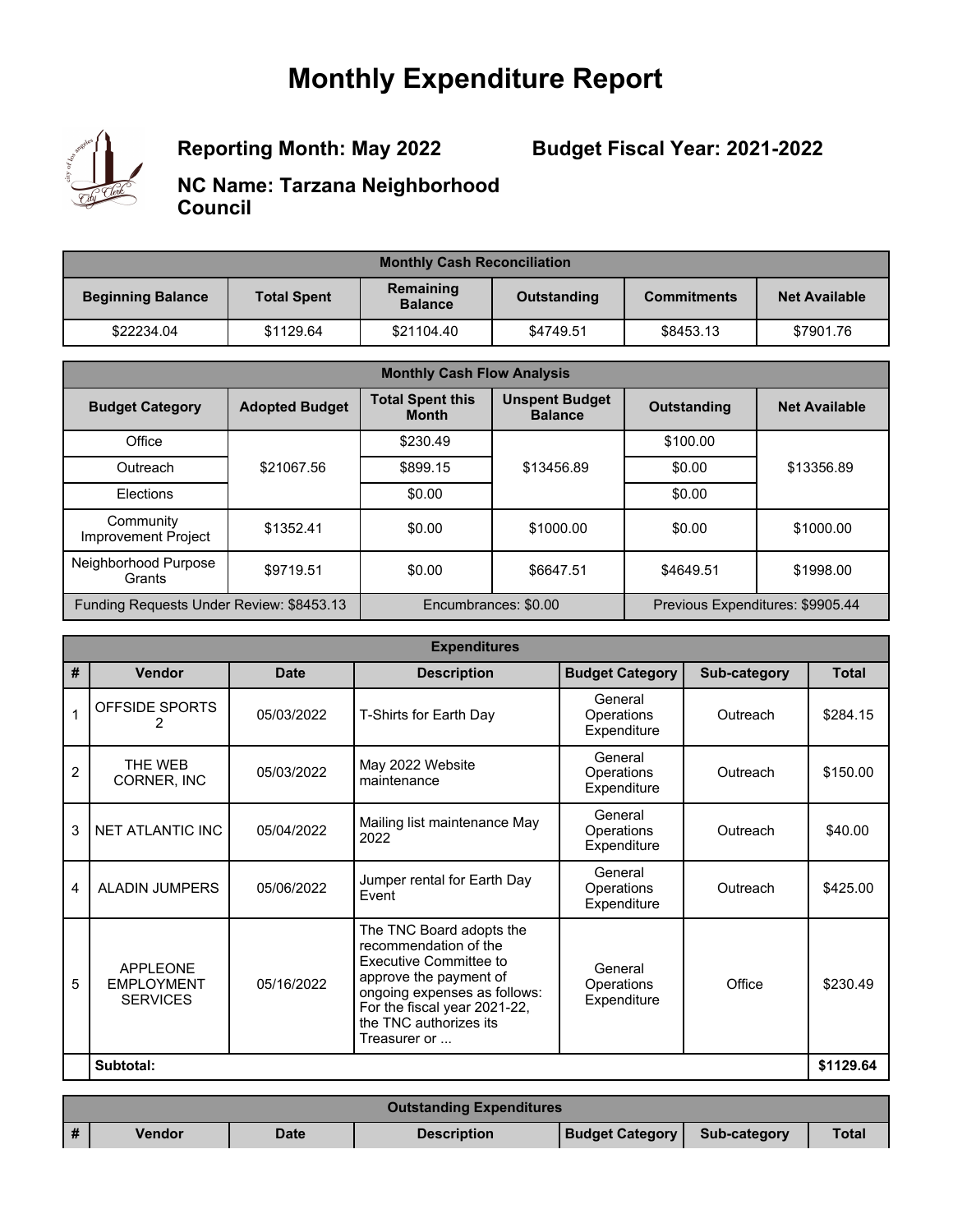|               | City of Los Angeles<br>Congress of<br>Neighborhoods -<br>Event                                    | 05/26/2022 | Resolved: The TNC board<br>adopts the recommendation of<br>the Budget Committee<br>regarding the request from the<br>Congress of Neighborhoods to<br>support their September 2022<br>event. Suggested contrib    | General<br>Operations<br>Expenditure  | Office | \$100.00  |
|---------------|---------------------------------------------------------------------------------------------------|------------|------------------------------------------------------------------------------------------------------------------------------------------------------------------------------------------------------------------|---------------------------------------|--------|-----------|
| $\mathcal{P}$ | <b>Woodland Hills</b><br>Tarzana Chamber<br>of Commerce<br><b>Community Benefit</b><br>Foundation | 05/27/2022 | Resolved: The TNC board<br>adopts the recommendation of<br>the Budget Committee<br>regarding the request from<br><b>Tarzana Elementary School</b><br>for an NPG for \$1,998.00 to<br>support their Accelerated R | Neighborhood<br><b>Purpose Grants</b> |        | \$4649.51 |
|               | <b>Subtotal: Outstanding</b>                                                                      |            |                                                                                                                                                                                                                  |                                       |        | \$4749.51 |

Note: This statement is not part of the official MER.

Item 2 of the Outstanding Expenditures (\$4,649.51) has an incorrect description. Due to the computer systems in use at the City Clerks Office it cannot be corrected. The correct description is as follows:

Resolved: The TNC board adopts the recommendation of the Budget Committee regarding the request from the Woodland Hills Tarzana Community Benefit<br>Foundation for an NPG for \$4,649.51 to purchase replacement stage drapes/cur (\$1,647.98) for the summer camp run by the Tarzana Recreation Center. To be classified as NPG, WH-T CBF Tarzana Rec Center Stage Curtain and NPG WH-T CBF Tarzana Rec Center T-Shirts. Funds to come from Unallocated.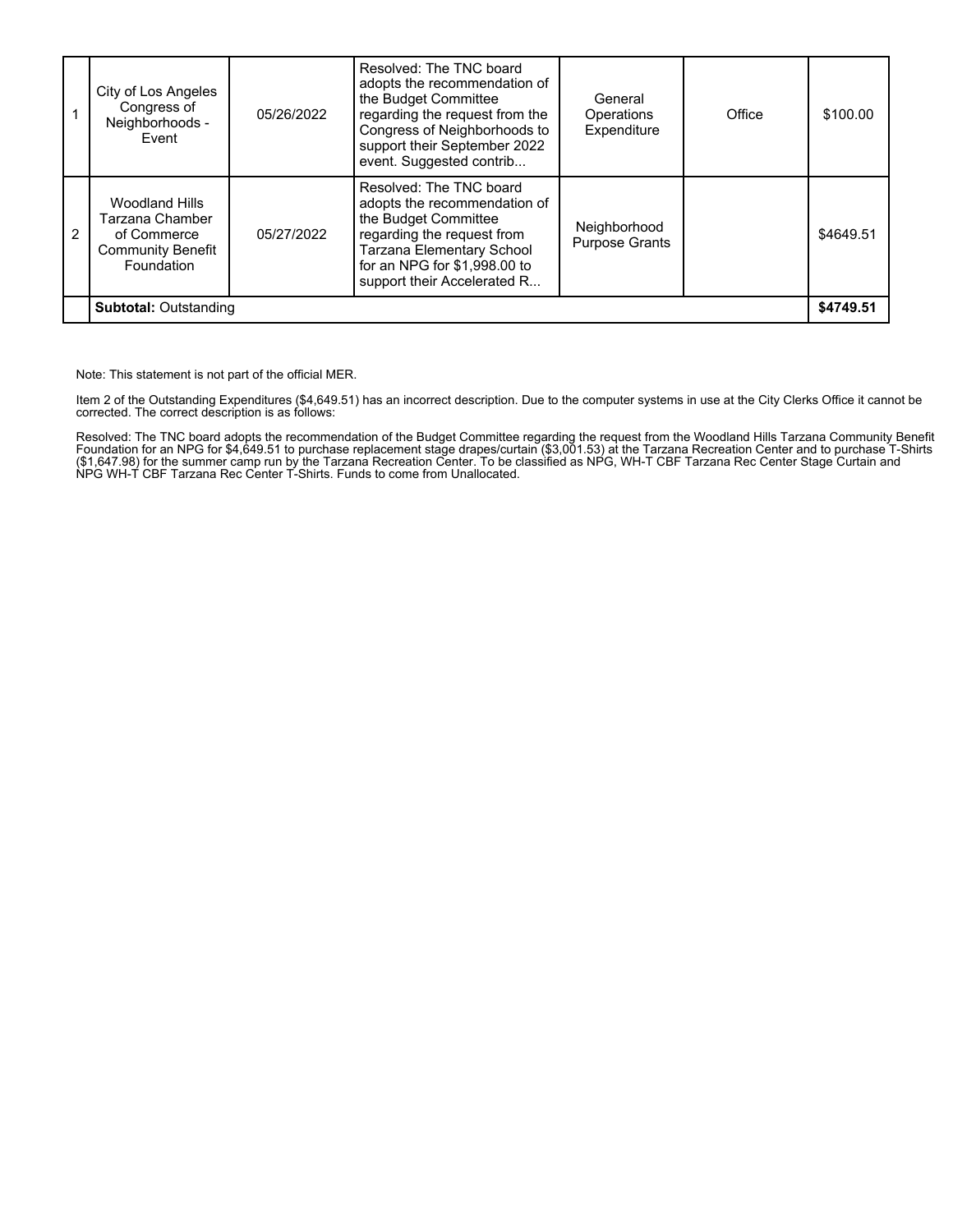| <b>Gamesus List</b><br>grappeteaut Quant Mo-                                                                                                                      |                                                                         |
|-------------------------------------------------------------------------------------------------------------------------------------------------------------------|-------------------------------------------------------------------------|
| Offside 2 Sports Apparel<br>offaidesports@hotmail.com<br>Phone No.<br>Customer's Order No.<br>Sold To<br>EARTH DAG<br>Address                                     | $0^{\text{late}}$ 5/2/22                                                |
| City<br>Charge<br>C.O.D.<br>Sold By<br>Cash                                                                                                                       | MICHON<br>Paid Out<br>Mdse. Ret'd.<br>On Acct.                          |
| <b>Description</b><br>Oty.<br>T-S W/PRINT REL<br>21<br>$T-S$ W/PRINT 2XL<br>12                                                                                    | Amount<br>Price<br>21<br>7.50<br>15<br>8.50<br>102<br><b>AND REPAIR</b> |
| $\mathbf{1}$<br>$\sqrt{2}$<br>Freezeway and a service                                                                                                             |                                                                         |
| OFFSIDE SPORTS 2<br>19555 VENTURA BLVD.<br>  TARZANA CA 91356<br>  818-708-2330<br>0001<br>Terminal ID: 00741652<br>1:14 PM<br>05/03/22                           |                                                                         |
| MASTERCARD<br>************5734 M<br><b>REF#:870</b><br>SALE<br>BATCH #: 640<br>AUTH #: 006862<br>AVS: 2<br>d.<br>\$284.15<br>AMOUNT<br>LF/1541<br><b>APPROUED</b> | 65<br>Tax<br>Total<br><b>k</b> You                                      |
| CUSTOMER COPY                                                                                                                                                     |                                                                         |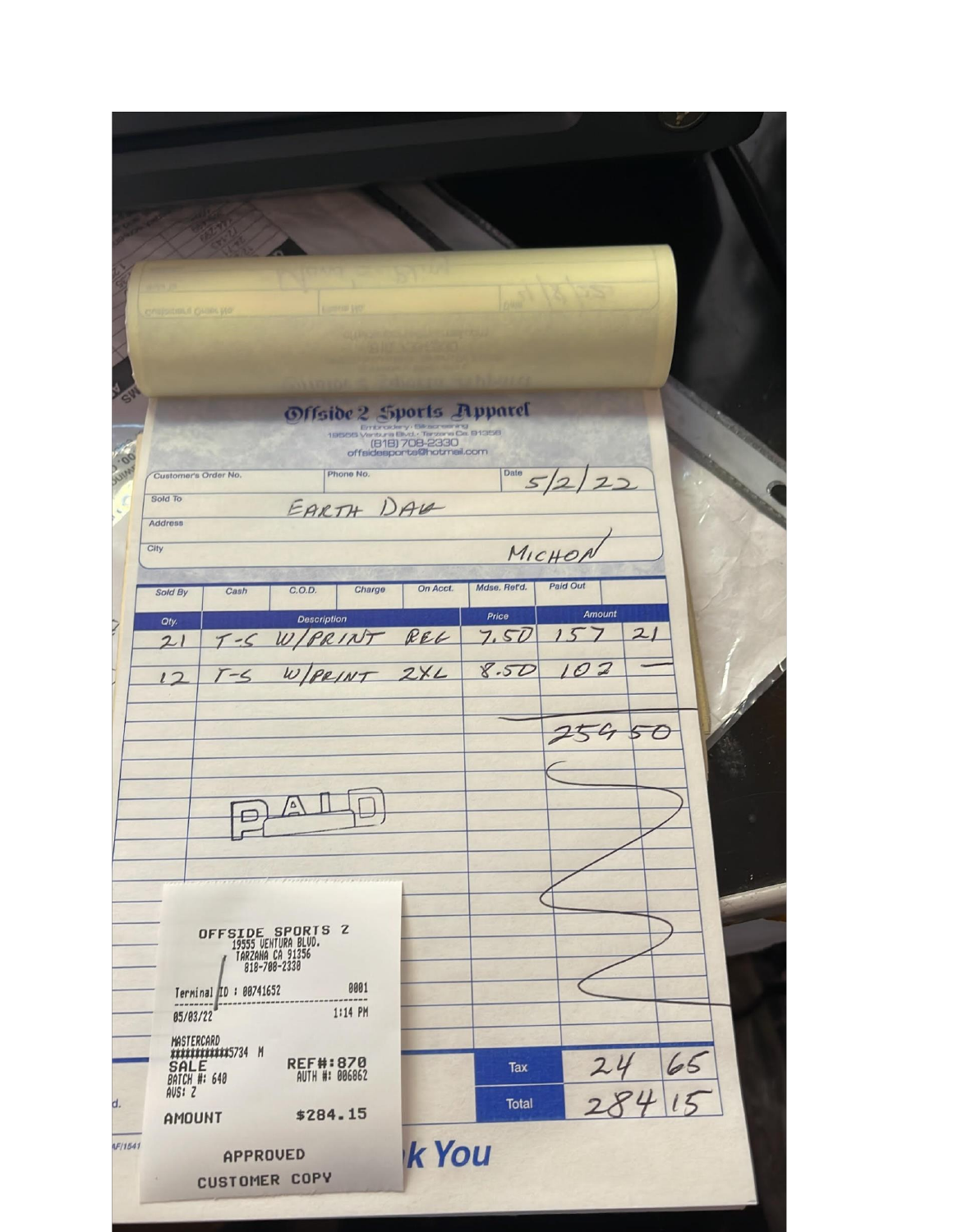The Web Corner, Inc.

#### 15300 Ventura Blvd. Suite 400 Sherman Oaks, CA 91403

# **Invoice**

| Date     | Invoice $#$ |
|----------|-------------|
| 5/1/2022 | 23884       |

| <b>Bill To</b>               |
|------------------------------|
| Tarzana Neighborhood Council |
| PO Box 571016                |
| Tarzana, CA 91357            |
|                              |
|                              |
|                              |
|                              |

|                                                                                                    |                                                                                                                                                                                                                                                                              | P.O. No. | Terms          |                         | Project                |
|----------------------------------------------------------------------------------------------------|------------------------------------------------------------------------------------------------------------------------------------------------------------------------------------------------------------------------------------------------------------------------------|----------|----------------|-------------------------|------------------------|
|                                                                                                    |                                                                                                                                                                                                                                                                              |          | Due on Receipt |                         |                        |
| Quantity                                                                                           | Description                                                                                                                                                                                                                                                                  |          | Rate           |                         | Amount                 |
| 1                                                                                                  | May 2022 Monthly Maintenance: includes up to 1.5 hours for; phone support, web<br>development, requests, & website adjustments<br>0 May 222 Monthly Hosting for tarzananc.org<br>0 May 2022 Email Archiving:<br>1 Accounts l.shaffer@tarzananc.org (inlcuded in maintenance) |          |                | 150.00<br>15.00<br>3.00 | 150.00<br>0.00<br>0.00 |
| Please remit payment at your earliest convenience.<br><b>Total</b><br>Thank you for your business! |                                                                                                                                                                                                                                                                              |          | \$150.00       |                         |                        |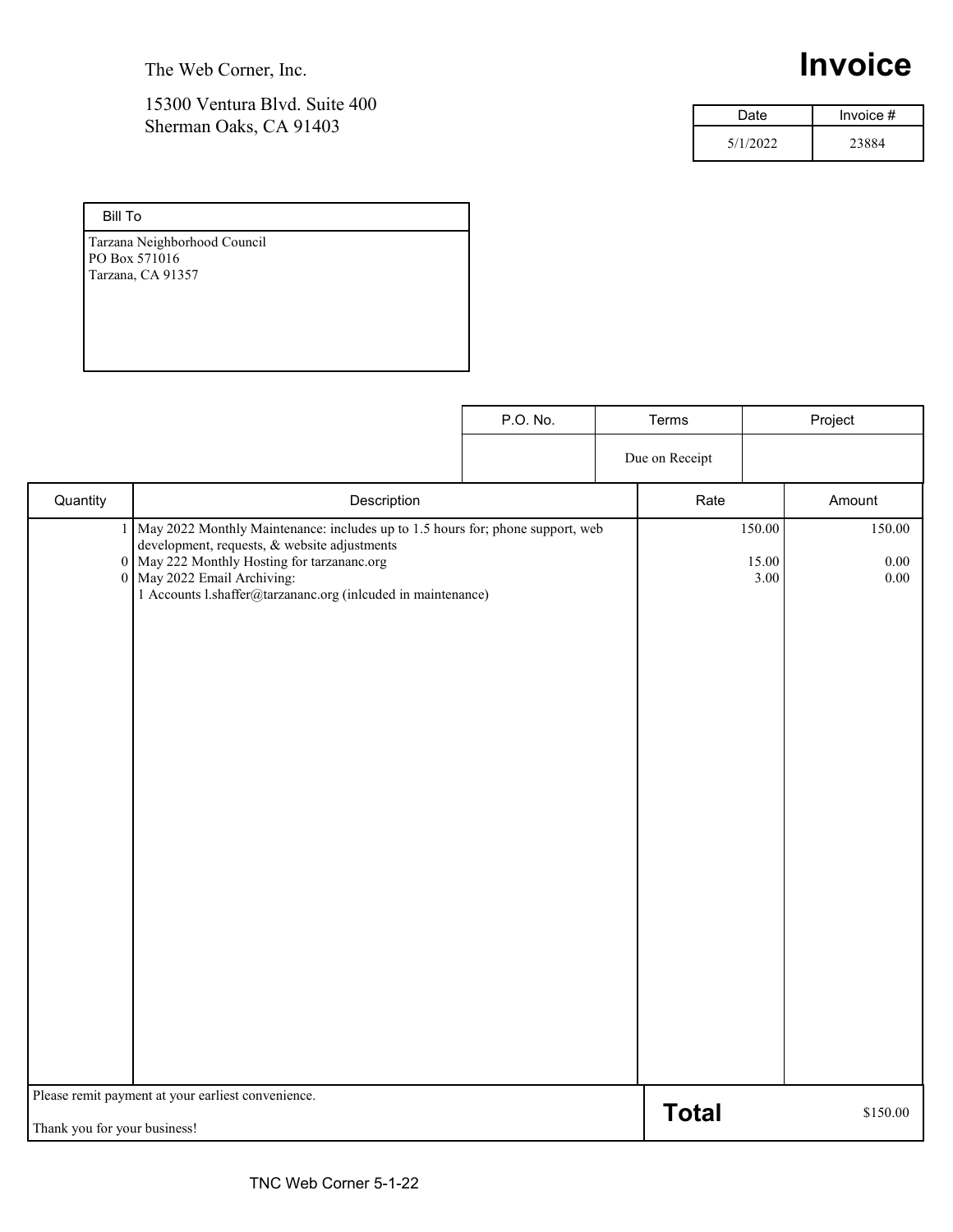



| <b>Invoice Summary</b>  |                                 |  |  |  |
|-------------------------|---------------------------------|--|--|--|
|                         | Account   1002581               |  |  |  |
|                         | Reference   Invoice 1002581-181 |  |  |  |
|                         | Date   2022-05-01               |  |  |  |
|                         | Due Date   2022-05-31           |  |  |  |
| Total $(\$)$ 40.00      |                                 |  |  |  |
| Amount Due (\$)   40.00 |                                 |  |  |  |

Harvey Goldberg Tarzana Neighborhood Council 19798 Greenbriar Drive Tarzana, CA 91356

| <b>Description</b>                           | Amount (\$) |
|----------------------------------------------|-------------|
| Pro Bandwidth Usage                          | 0.00        |
| Max: 0.063 GB                                |             |
| Service Name: 'tarzana-neighborhood-council' |             |
| Pro Anno List                                | 40.00       |
| Max: 2142 Members                            |             |
| Service Name: 'tarzana-neighborhood-council' |             |

Notes:

Emailing Baby Boomers, Millennials, Generation X, and Generation Z should be different. We tell you how to email market to each one of them: https://www.netatlantic.com/resources/articles/straight-talk-on-emailmarketing-to-the-generations

Please tear off and return the bottom portion with your payment. Thank you.

Harvey Goldberg Tarzana Neighborhood Council 19798 Greenbriar Drive Tarzana, CA 91356



| <b>Payment Summary</b>            |                       |  |  |  |
|-----------------------------------|-----------------------|--|--|--|
|                                   | Account   1002581     |  |  |  |
| Reference                         | Invoice 1002581-181   |  |  |  |
|                                   | Due Date   2022-05-31 |  |  |  |
| Amount Due (\$)                   | 40.00                 |  |  |  |
| <b>Amount Enclosed</b>            |                       |  |  |  |
| <b>Check Number</b>               |                       |  |  |  |
| Please make checks                |                       |  |  |  |
| payable to Net Atlantic, Inc.     |                       |  |  |  |
| New monies owed will be collected |                       |  |  |  |
| via credit card on 2022-05-04.    |                       |  |  |  |

Net Atlantic, Inc. 10 Federal St., Suite 26 Salem, MA 01970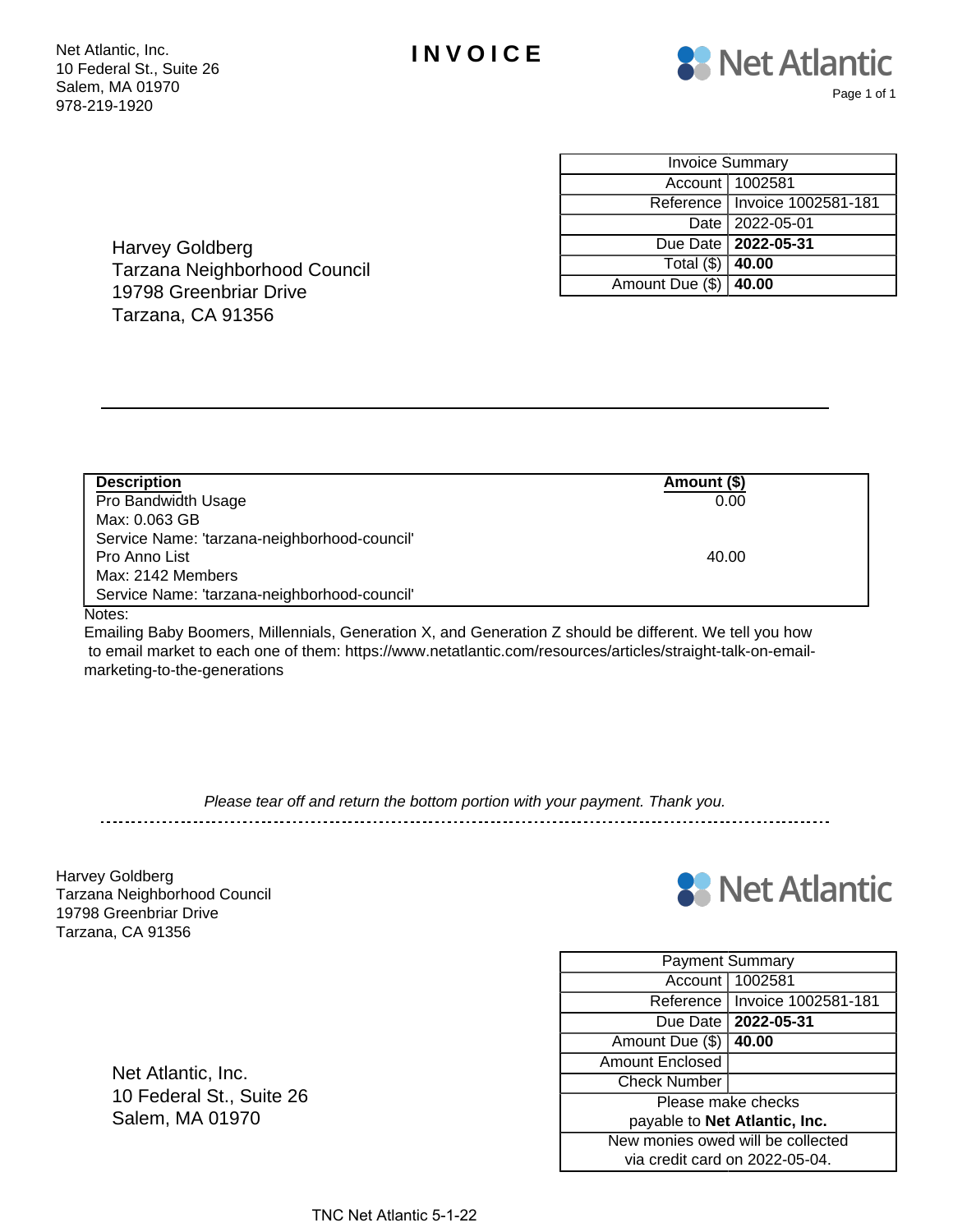

### **Aladin Jumpers**

Pacoima, CA, 91331 Phone: 818-902-5995 Fax: 818-896-9120 Website: aladinjumpers.com Email: aladin.jumpers@yahoo.com

| Email: HarveyGoldberg@sbcglobal.net<br><b>Shipping Address</b><br>Delivery Time: 8:00 - 9:00 AM<br>5655 Vanalden Ave<br>Tarzana, CA 91356<br>InvNo<br>Qty<br>Total<br>Name<br>Delivery method: Boris<br>\$25.00<br>IP<br>Insurance for Parks & Recs<br><b>SGEN</b><br>\$80.00<br>Generator-Small<br>40BOC<br>40 Ft Backyard Obstacle Challenge<br>\$260.00<br>Order Subtotal:<br>\$365.00<br><b>Additional Notes:</b><br>Delivery Charge:<br>\$60.00 | Start Date: Sat, Apr 30, 20                                                                                                                            |
|------------------------------------------------------------------------------------------------------------------------------------------------------------------------------------------------------------------------------------------------------------------------------------------------------------------------------------------------------------------------------------------------------------------------------------------------------|--------------------------------------------------------------------------------------------------------------------------------------------------------|
|                                                                                                                                                                                                                                                                                                                                                                                                                                                      | End Date: Sat, Apr 30, 20                                                                                                                              |
|                                                                                                                                                                                                                                                                                                                                                                                                                                                      | Pick-up Time: 2:30-3:00 PM                                                                                                                             |
|                                                                                                                                                                                                                                                                                                                                                                                                                                                      |                                                                                                                                                        |
|                                                                                                                                                                                                                                                                                                                                                                                                                                                      | Surface: Grass                                                                                                                                         |
|                                                                                                                                                                                                                                                                                                                                                                                                                                                      |                                                                                                                                                        |
| TOTAL:<br>\$425.00<br>Amount Paid:<br>\$425.00<br><b>Balance Due:</b><br>\$0.00<br>\$105.00.<br>before event.                                                                                                                                                                                                                                                                                                                                        | Non-refundable Reservation fee \$1<br>\$5.00 Cfee, which is applied towar<br>Due. If you cancel the order, You<br>The rest will be returned, if cancel |

Start Date: Sat, Apr 30, 2022 8:00 - 9:00 AM **Delivery Time:** End Date: Sat, Apr 30, 2022 **Delivery method:**Boris **Surface:** Grass

Non-refundable Reservation fee \$100.00, plus \$425.00 \$5.00 Cfee, which is applied towards the total \$0.00 Due. If you cancel the order, You will lose the \$105.00

> The rest will be returned, if canceled 72 hrs. before event. Paid by phone by: Harvey Goldberg

on 05/04/22 for A# 014458 TransactionID: 43373974520 MasterCard\*\*\*\*5734

#### **TERMS AND CONDITIONS/WARRANTY**

You, the Customer, grants Aladin Jumpers the right to enter the property. Any injuries under your care are 100% your responsibility. RELEASE OF LIABILITY: The Customer shall be in charge of the Aladin Jumpers unit's operation, and is fully responsible for its operation as well as return of the Aladin Jumpers unit in good working order. Aladin Jumpers and its officers, employees and agents is / are not responsible for injury occurring to the Customer or to any other persons using the Aladin Jumpers unit, and the Customer further agrees to hold Aladin Jumpers and its officers, employees and agents free and harmless against any injury or claims. The Customer shall indemnify Aladin Jumpers and its officers, employees and agents from / against any costs incurred due to claims from anyone and for attorney's fees and related costs involving the use and return of the Aladin Jumpers unit, should legal and return of the Aladin Jumpers unit, action become necessary.

TITLE TO ALADIN JUMPERS: Customer agrees to keep the Aladin Jumpers unit/Items in his/her custody and not to sublease, rent, sold, remove from theDelivery Address, or otherwise transfer such Aladin Jumpers unit/Items. The Aladin Jumpers unit/Items will remain in the property of the Customer and may be removed by Aladin Jumpers at any time after the termination ofthis Rental Agreement. Otherwise, items will have to be paid by you, the Customer, at 100% its value if anything bad were to happen to the unit/Items.By accepting delivery of Rented Items, the customer acknowledges that S/He has received in good order all rented items and other goods listed on this contract.The Customer also agrees that your Home or Renters Insurance will cover any damages done to Aladin Jumpers' Equipment under your care. Any rips, broken items, stolen, missing or damaged items will be replaced by you or paid by you, the Customer, at 100% its value.

PAYMENT: Cash on Delivery (C.O.D.) only or contract will be cancelled and the reservation fee will not be returned. No Checks or Credit Cards accepted as payment on the day of delivery. Please call 48 Hours before your event date if you wish to pay Due Balance on a card.Amounts less than \$1,000 subject to a \$5.00 Convenience fee charge. Amounts \$1,000 or larger subject to a 4% Convenience fee charge. Checks must be received 2 weeks prior to event. Overdue accounts subject to a service charge of 2% per day. DELIVERY: Delivery is to street level. Additional charges will be added for excessive distance, sand or upstairs and no elevator use is available. If there are any steps, there will be an additional charge which varies in the number of steps that are present.Customer must notify Aladin Jumpers of any steps before delivery.

RETAKING OF RENTALS: If customer fails to have items ready for pick up on scheduled pick-up date and time, then the customer agrees to pay for any additional charges that apply. All rental items not previously arranged to be broken down or set up must be returned to their point of delivery and in the format in which it was delivered. All tables and chairs must be folded and stacked. Additional charges to be determined based on the amount of items ordered if items are not left as just descibed.You, the customer, agree to make sure that the driver picks up everything under your care or it will be your obligation to return items.

TIME SET BY CUSTOMER FEE: Allows you to choose your Delivery and Pick Up Time on a 2 Hour Window. (This is not an Overnight Fee) Overnight Fee: Lets you keep the jumper rental until the next day. (Varies based on the jumper and size. Area where jumper is located must also be safe. Area must be the backyard and gated.)

We are determined to provide the best service in this industry to our customers. The Driver is responsible for the proper set up of all inflatables and over all acceptable clean condition of unit. If you feel that the driver has not done a Satisfactory job in setting up the unit, please give us a call immediately. The customer is still required to check the rented unit and all tie downs before the driver leaves because there is no guarantee that the driver can return before the pick up time. Any problem during rental must be called to the Office: 818-896- 9124 Emergency Line. NO refunds or credit will be given at the end of rental.

EVENTS ELSEWHERE: If you are the lessee ofour units but not the homeowner of where the event is taking place, then we will be needing the homeonwners permission to enter the premises. A Utility Bill with their inforamtion and ID will be required to confirm their identity. If event is at a hall, then we would need management to approve set up of a unit before setting up the reservation. Same rule applies to businesses, parking lots, Churchs, etc.

RAIN POLICY: DURING PERIODS OF SEVERE WEATHER CONDITIONS (I.E. RAIN, HIGH WINDS, ETC.), WE RESERVE THE RIGHT TO CANCEL YOUR RESERVATIONS. IF CONDITIONS ARE NOT TOO SEVERE WE WILL GIVE YOU THE OPTION OF KEEPING IT OR NOT.IF YOU DECIDE TO KEEP THE UNIT FOR THE TERM OF THIS RENTAL AGREEMENT, THERE WILL BE NO REFUNDS, DISCOUNTS OR RAIN CHECKS! PLEASE VIEW OUR FULL RAIN POLICY ON OUR WEBSITE https://www.aladinjumpers.com/terms-and-conditions.html

CANCELLATION POLICY: We realize that unforeseen circumstances may arise and you may have to cancel or reschedule your reservation. Cancellation must be made 7 days prior to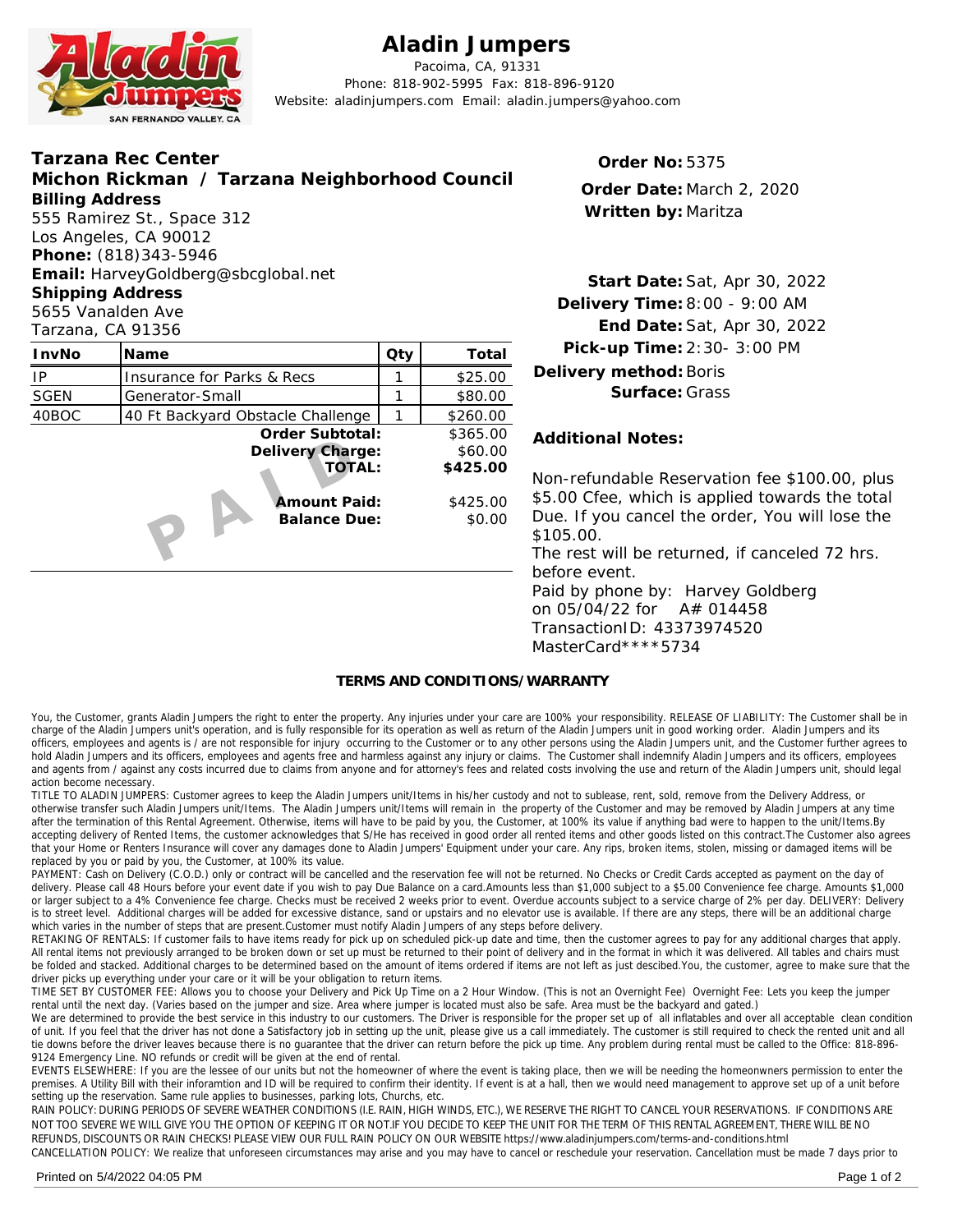the event date by calling us at 818-902-5995.If cancellation is made less than a week in advance or on the day of the event, a cancellation fee of50% of your order will apply. We can reschedule your event, as long as it is done 1 week prior to. Please be aware some of your items may not be available due to other reservations. You, the customer, agree to all the rules and terms by signing this rental agreement.

SIGN \_\_\_\_\_\_\_\_\_\_\_\_\_\_\_\_\_\_\_\_\_\_\_\_\_\_\_\_\_\_\_\_\_\_\_\_ PRINT\_\_\_\_\_\_\_\_\_\_\_\_\_\_\_\_\_\_\_\_\_\_\_\_\_\_\_\_\_\_\_\_\_ DATE \_\_\_\_\_\_\_\_\_\_\_\_\_\_\_\_\_\_\_

Thank you for your business!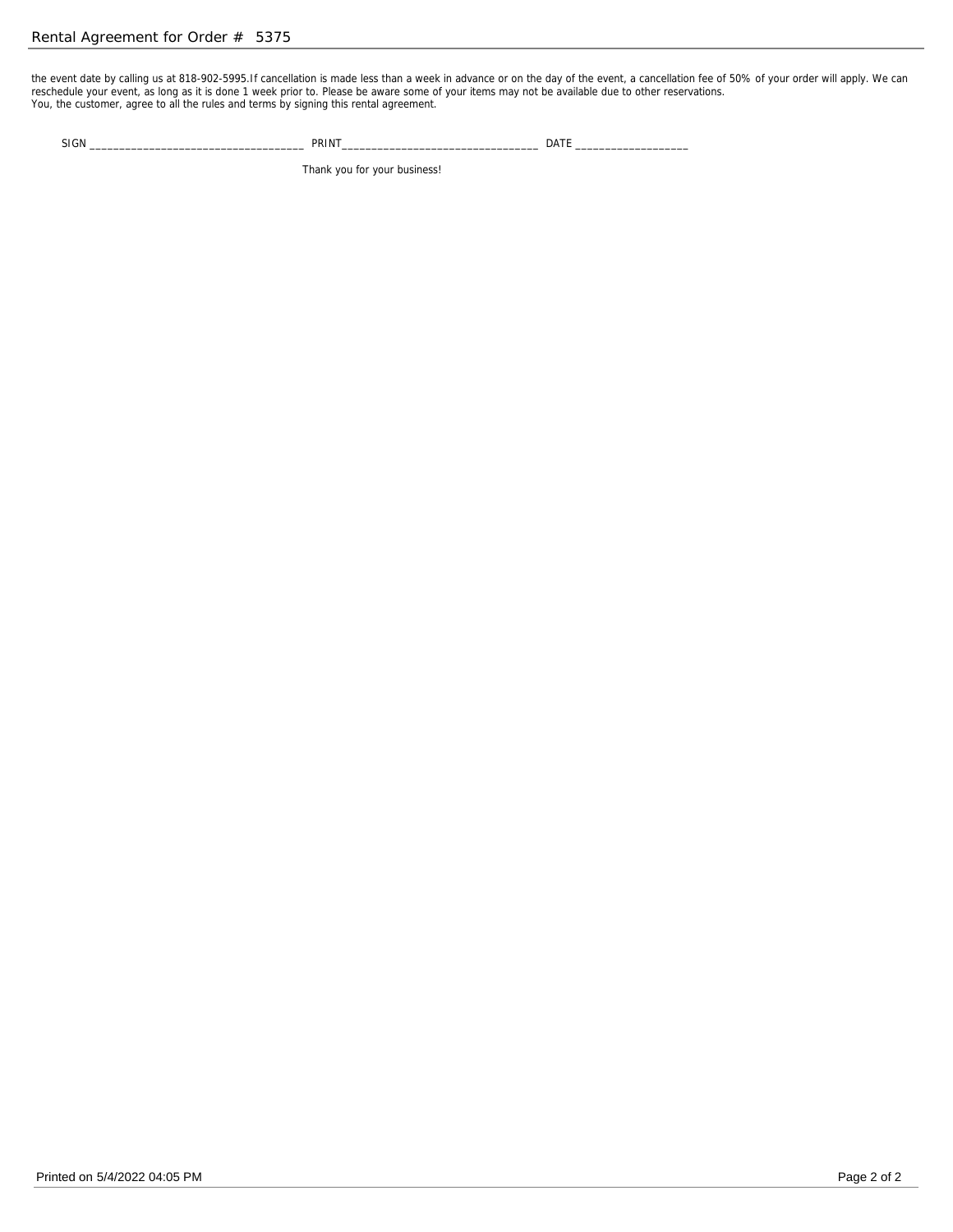| <b>Date:</b><br>5/4/2022 2:26         |             | Please remit payment to:<br><b>INTO AN ON OWNER WELL PUBLIC</b><br>Glendale, CA 91209-9048<br>Appleone Employment Services<br>P.O. Box 29048 | 996261<br><b>Subfinition Part</b><br>Shafer, Len<br><b>CALCAR</b>                                                                                                     | Glendale CA 91209-9048<br>Tel: 818-240-8688<br>Email: specialbillingvms@ain1.com<br>TIN: 95-2580864                      | enOsigone<br>P.O. Box 29048<br>AppleOne Employment Services                     |                               |
|---------------------------------------|-------------|----------------------------------------------------------------------------------------------------------------------------------------------|-----------------------------------------------------------------------------------------------------------------------------------------------------------------------|--------------------------------------------------------------------------------------------------------------------------|---------------------------------------------------------------------------------|-------------------------------|
| <b>ANDER</b><br>SILENS<br>Page 1 of 1 | 220<br>(DD) |                                                                                                                                              | Tarzana No<br><b>Controllering</b><br>Kramer, Patricia<br>Ematewee Nem<br>04/02/2022<br>Here ke<br>04/06/2022<br>OC 6<br><b>OR</b><br>é<br>$\hat{\hat{a}}$<br>\$25.61 |                                                                                                                          | 200 N. Spring St. Room 2005<br>Los Angeles, CA 90012<br><b>Accounts Payable</b> | City of LA - DONE -TARZANA NC |
|                                       | SEXAMI      | Visit www.ApplePay.com or Call (866)898-7152 for details<br>You can now pay electronically through<br>Ø<br>ApplePay<br>spoint.               | ODHONIA<br>$\frac{1}{2}$<br><b>ST Rate   Maria</b><br>ST Rate   Maria<br>00'0\$<br>D.OO<br>aise<br>Aise<br>$\circ$<br><b>Rinder</b><br>Simburg<br>8230.49             | Payment Term:<br>Invoice No:<br>Period Ending:<br>Amount Due:<br><b>UPON RECEIPT</b><br>2202/2022<br>86035753<br>8230.49 | Site No:<br>Customer No:<br>8000<br>10109800                                    | Elioso                        |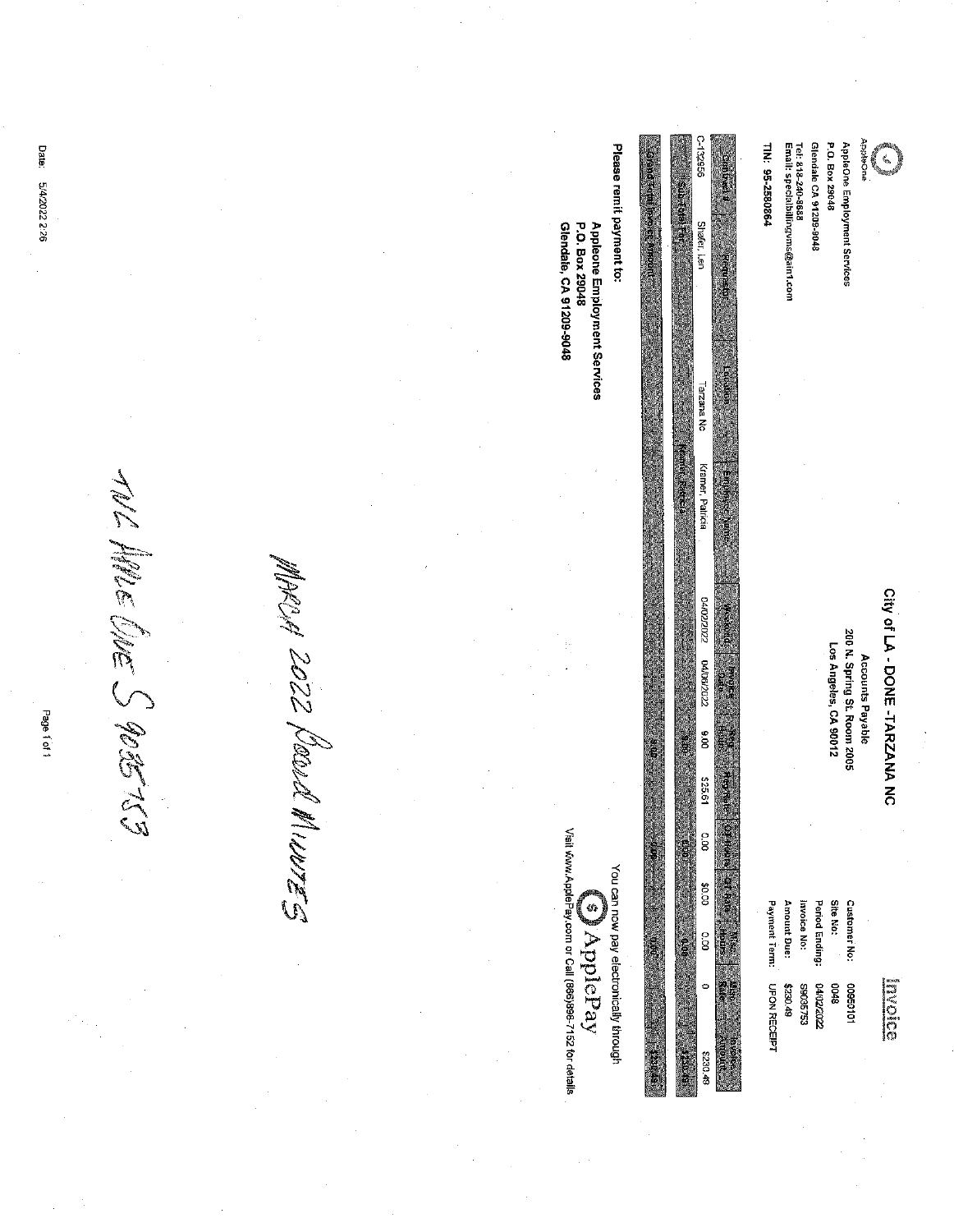

### **City of Los Angeles**

Invoice 01-6260497 Line 1 Kramer, Patricia

XO59102322

Web TimeCard City of LA - DONE- TARZANA NC (009501010048) Client Name: Kramer, Patricia Employee Name: Serial Number: X059102322

Imaged on 4/4/2022

Week Ending: 4/2/2022

| Day        | Date                   | ΙN                     | <b>OUT</b>                       | Lunch        | Total                                                                                                                                                                                                                            | Reg          | <b>Over</b>  | Doub <sub>le</sub> |
|------------|------------------------|------------------------|----------------------------------|--------------|----------------------------------------------------------------------------------------------------------------------------------------------------------------------------------------------------------------------------------|--------------|--------------|--------------------|
|            |                        |                        |                                  |              | a de la constitución de la constitución de la constitución de la constitución de la constitución de la constit<br>En la constitución de la constitución de la constitución de la constitución de la constitución de la constituc |              |              |                    |
| Wed<br>Thu | 3/30/2022<br>3/31/2022 | $8:00$ AM<br>$8:00$ AM | $5:00 \, \text{PM}$<br>$9:00$ AM | 1:00<br>0:00 | 8:00<br>1:00                                                                                                                                                                                                                     | 8:00<br>1:00 | 0:00<br>0:00 | 0:00<br>0:00       |
|            |                        |                        |                                  |              |                                                                                                                                                                                                                                  |              |              |                    |
|            | SubTotals              |                        |                                  |              | 09:00 09:00                                                                                                                                                                                                                      |              | 00:00        | 00:00              |
|            | $Cubw + rad$ $Dtt$     | $D^{\text{th}}$        |                                  |              |                                                                                                                                                                                                                                  |              |              |                    |

Submitted By: Patricia Kramer|patkramerwrites@aol.com on 4/1/2022 Preapproved By: <not available> on <not available> LEN SHAFFER | 48581 on 4/2/2022 Approved By: ajmartinez on 4/4/2022 Processed By: